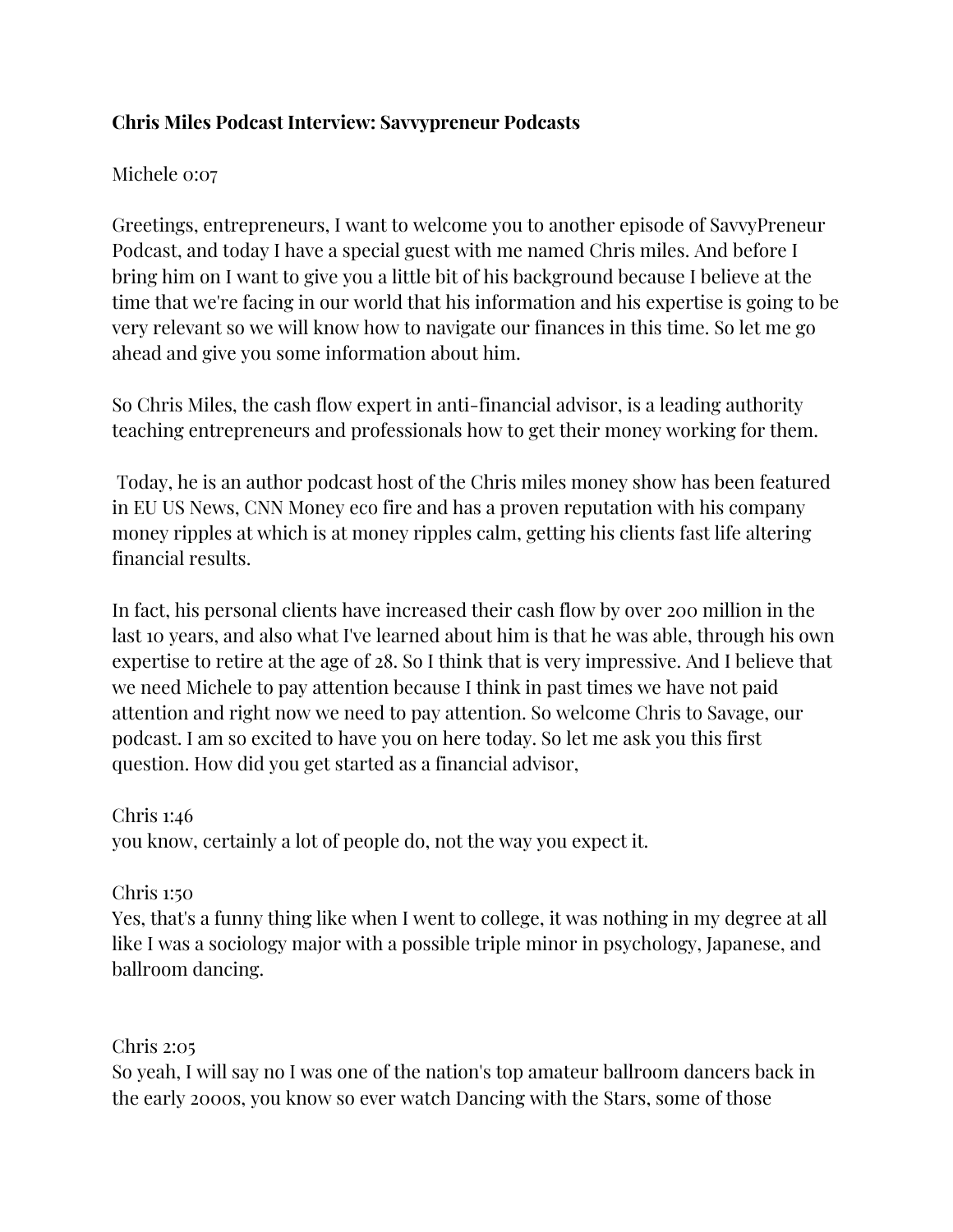professionals were my, my friends or teammates and danced with. Wow. Yeah, Kevin weird and interesting so i think but yeah that's the thing is like, he's kind of a renaissance man of sorts and my, my actual goal was to become a business consultant right. I thought, okay, I'm getting my bachelor's soon. I'm going to do this stuff. I'm going to go try to get my MBA. Yeah, I'll have the degrees but we'll have the experience was I always believe in having real life experience like nothing that's just fluff, you know like real hardcore experience and so I thought, you know if I'm gonna do that I should probably have my own business.

So I actually dropped out of my school with one class to go before my bachelor's was completed. Mm hmm. And the first business that really kind of hit me was becoming a financial advisor, because I thought, you know, worst case I learned a lot of things about money, right. Hmm. And so I started to do that and it's sort of like being an entrepreneur so much they stay dropped out, so I'm technically a college dropout. Okay, never went back to get well. I didn't try to go back to get my degree in sociology, but they want me to go to school for another year and a half, I said, well screw that like that's not worth it.

So I ended up staying as an entrepreneur and for four years as that mainstream traditional financial advisor you know the salesmen in the suit they try to tell you to buy crappy mutual funds and things like that so that's kind of what got me started on that path, right.

### Michele 3:30

So, explain the term, because I was looking at it I'm like okay let me do a Google search on this term because I wasn't familiar with an anti-financial advisor. I'm like, Okay, what does that mean so can you tell my audience like I mean I went on YouTube and kind of heard you explain it before them who don't know that term. Can you explain that?

### Chris 3:52

Yeah, so I had a big shift right so I did, I was a financial advisor for four years for like, right after 911 11 became financial advisor, and then about the time I hit about the beginning of 2006. I realized that, as I sort of look at people's lives right but people I was helping clients and not just the people I'd helped, but people that had decades of financial advice because financial advisors really didn't become popular until like the 70s and 80s, that's when they started to actually get work, right, and.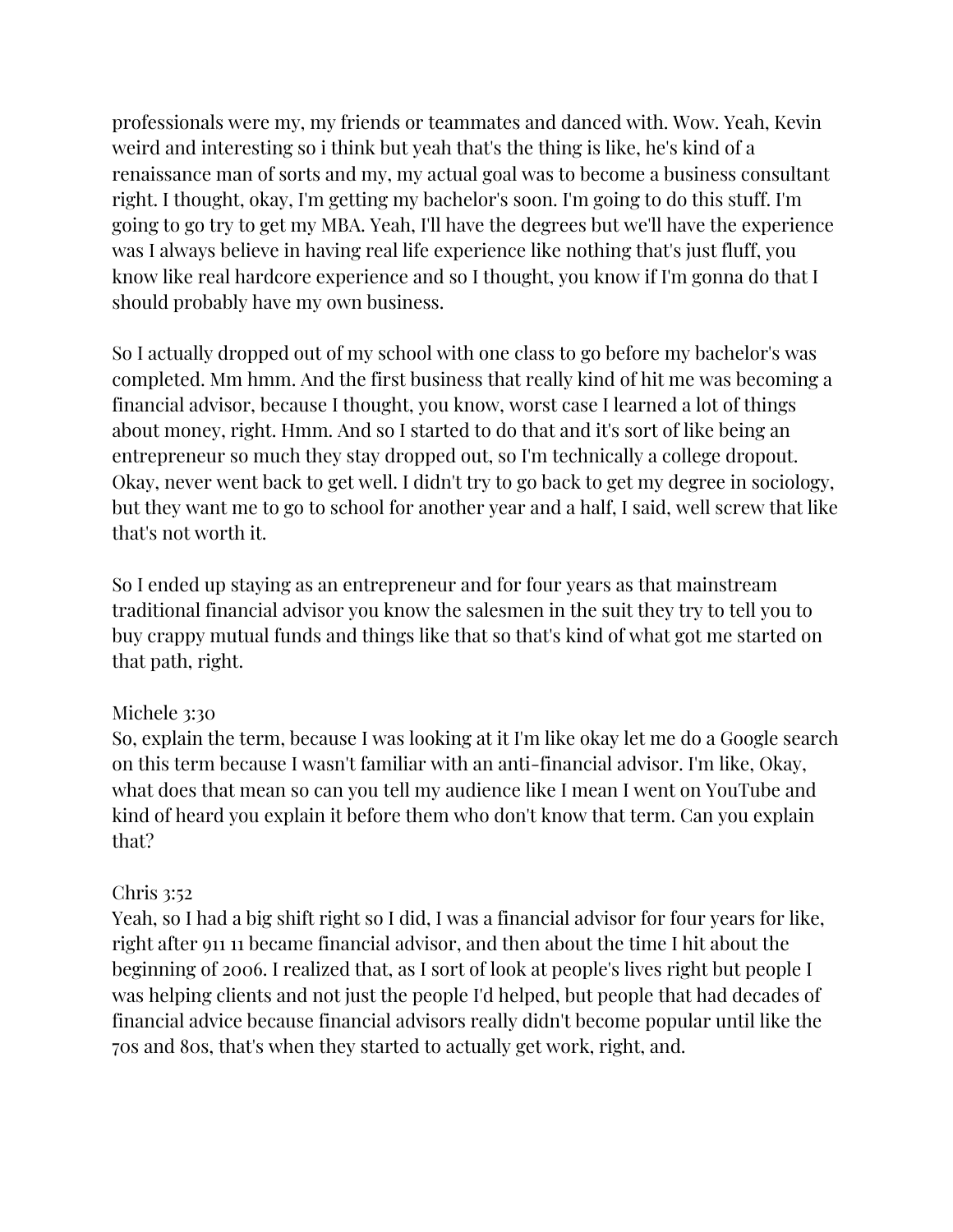And so I started to look back and see what happened and again I like real results right. And nobody was financially free like everybody you looked at like they were still saying, I mean, some of them were especially after y2k right someone were lying. Hey, whatever happened to that guy that was in charge of my money. Right. They were gone, they quit the business, like whatever happened the guy said well, they quit, they're like I hope they're in jail. They were so mad tank kind of like right now, exactly everything right. Some people are still numb to it, so they don't recognize it, but these people are like, I just dealt with this for the last three years, like, I hope that guy's in jail because they put me in crappy funds, you know, right. And I realized like well you know these people aren't much better off financially they're not free. And then I looked at financial visors, and they weren't free and then I looked at financial advisors.

Now they were doing okay because they were good salespeople, they were making commissions, but they weren't making real money where they could retire. And I get that can I blew my mind and I started to meet people that were self made millionaires, people that were retired people that were business owners, they were people that were investing in real estate and things like that. And they were actually free. They were what I wanted to find. And so it was about March of, oh six I realized that when they would make fun of the things that I taught for so long I realized I can't teach this anymore and be in integrity.

So I quit, I said I'll never teach about money again for the rest of my life. I will just be a mortgage broker, helping people with mortgages, and I'll teach ballroom dancing. And that was it. That was, that was a six plan right. And while I was doing that like I realized that it drove me nuts they knew something I did something I want to become free to write so learn from these guys I realize it's all about cash flow was about accumulating money forever and crappy mutual funds that only makes seven and a half percent per year for the last 30 years. I was like, I could do better. And so I started learning the things they taught, and the next thing I knew by later that year. By the summer of, oh six, I was able to retire, only 28 years old almost 29.

And I thought, well now what am I gonna do with my life. Right. And, and that's when I started to like to reevaluate what's going on in mid 2007 I came out of retirement to teach people how to get out of the rat race. And the funny thing is I went through the recession, I cut off my income streams did why should not have done, could I think I'm streams I had the perfect storm where all sudden now like I had no income coming in, or very little coming from business but I had like 22,000 a month of expenses. Right. Wow, that was in the hole like \$16,000 a month. So I went from millionaire to upside down millionaire within a few years.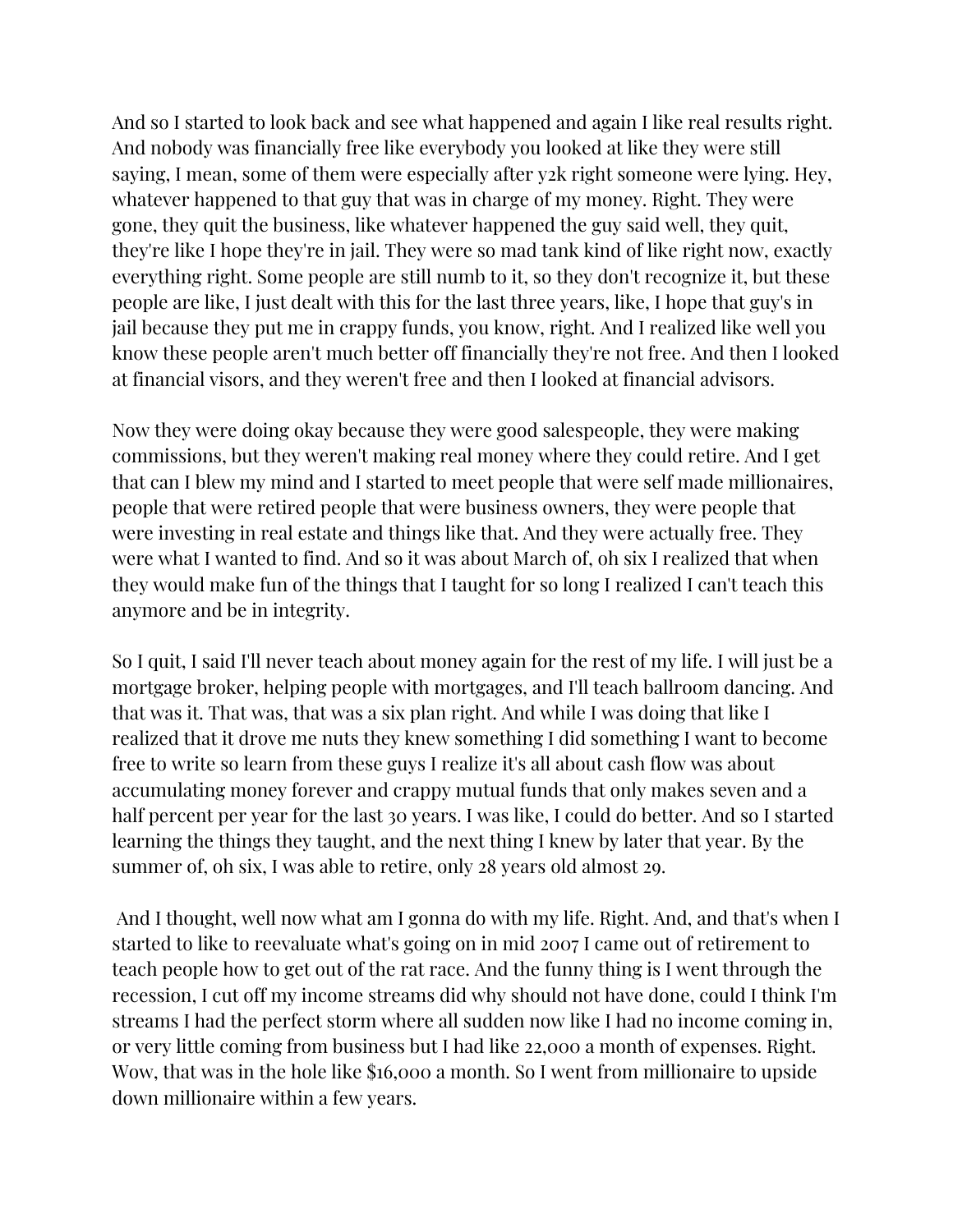Wow. And I was like, This stinks. And, and so I had to get scrappy I didn't file for bankruptcy, but I did dig back out of it slowly, gradually, to the point where finally once again. Now, by December of 2016, I was out of the rat race once more. And now I can teach people how to get out of the rat race again right and so that's been the whole thing is that it's really been teaching people how to create money now, like, how do we create real passive income today so you work because you want to, not because you have to. And, and that's where real freedom is and that this virus has taught us anything Hmm.

Holy cow like not having multiple streams of income is the riskiest thing you could do your quote unquote secure job, you know that one stream of income you have is no longer secure. Yes. Yeah, you need multiple streams and you need to make sure that no matter what you are always taken care of And that's the cool thing is that this is the first recession I've been through where I think dang I'm prepared let's do this you know it's awesome like I've got, I've got plenty of money I've got plenty streams income about 15 or 16 coming in, and that is create a lot of certainty and and really that that peace of mind. Did you have that confidence that weather out any storm.

#### Michele 8:15

And I think what what you're saying is so key and a couple of things I want to touch on that you did speak about because one of your podcasts you've done last year, because I know with it with my family, we are, we still are recovering from the 2008 market when you know the foreclosures and everything hit and you know filing bankruptcy and going through that. And I think that when people experience loss. They are afraid to trust again or to get back out there again because they're trying to hold on to what they have. And they are not, you know, thinking about well I need to secure so this doesn't happen again so history doesn't repeat itself, but there was a podcast that you've done and I think I thought it was such a very good podcast and listeners please go listen to it.

It's called the most dangerous financial advisors. And I think within that podcast, things that you brought out that was so important for consumers, especially when you are trying to vet, a financial advisor, and they're pushing out their credentials, they're pushing out their years of expertise within that, and it was a key statement that you said is that they may have one year of instruction or one year of learning but they are regurgitating the same thing, 30 years within. And so how does an entrepreneur, someone who, you know, needs someone who has that expertise, How do we vet them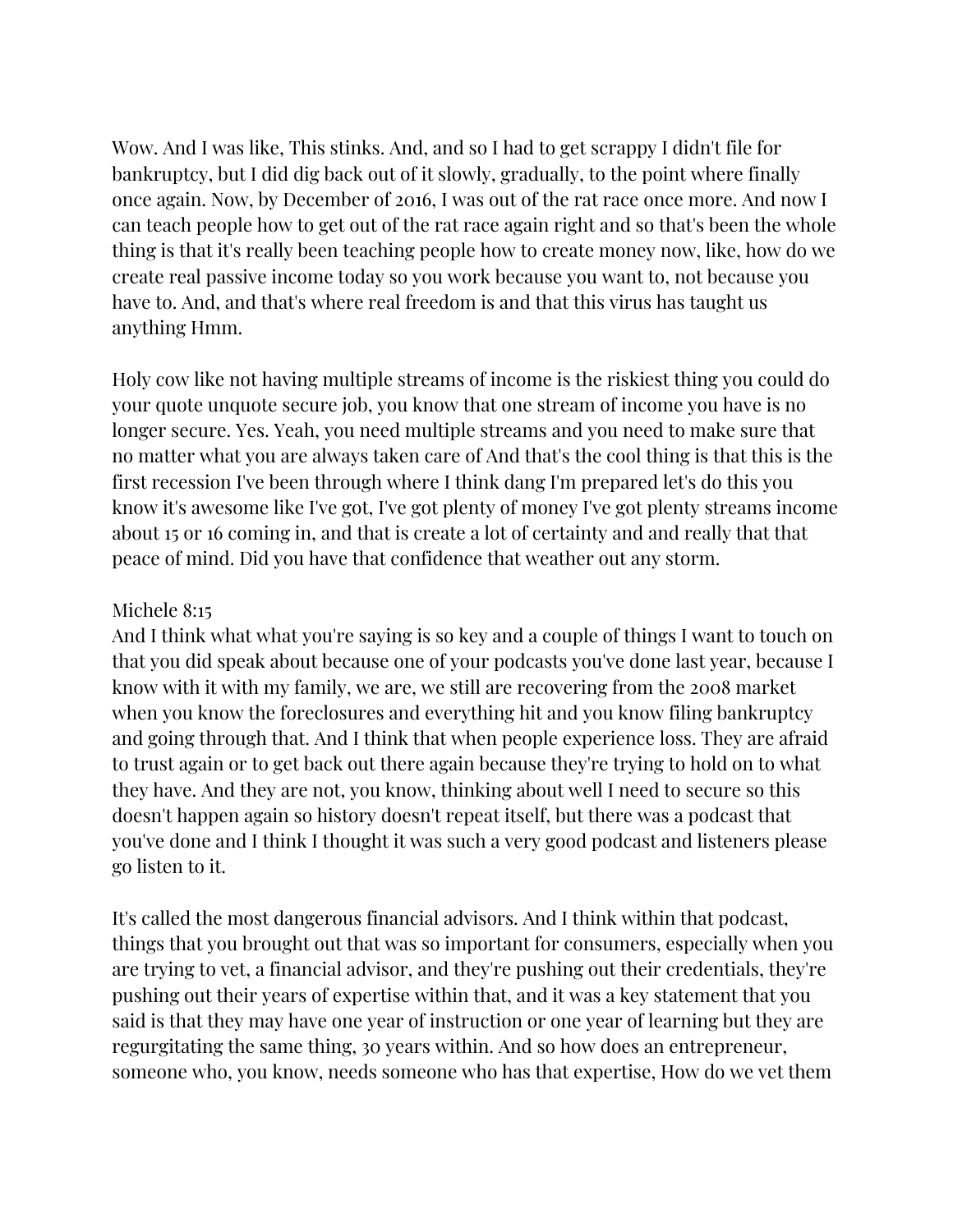and what questions do we ask them, so we are not taken advantage of, like you said, by those who really are using old philosophies.

# Chris 9:50

You know the coolest thing is that you don't have to be a financial expert to stump, a financial advisor. Right, okay. You just have to use common sense. So give you a story that the first real doubt that crept into me when I was that traditional financial visor was from my brother in law. He came from a well to do family like his, his father, you know, ran away from home at 16. When he was 18. He started going to the car dealership business, he actually went to Atlanta, got the first Chrysler dealership in you know to be opened up in the state of Utah. Right. And so, so, and he became a millionaire by time he's 21 so he went from like runaway at 16 to millionaire at 21, this is 1950s and 60s so imagine like, that's not the same as today millionaire deca millionaire today.

Right, right. But anyways, like, so I remember as a financial visor I had enough confidence to talk to him and his family, I thought, I can get them in. I'm set for life because I got all the money coming in on managing their money and making money off that right. Mm hmm. So I remember I went in to impress him. I spent hours preparing, I brought in the best guy from my office to back me up. Right. And so we're double teaming and everything. And, and so after I got done presenting it my brother wanted to say Chris.

So let me get this straight. If I give you \$10,000 just to play with your saying you can make me 12% a year right and you know cuz I said hey, it's been 12% since the beginning of time, you know, which isn't true I found out later. But I was like well I can't guarantee that is no guarantee anything the markets but he's like okay so 12% on 10 grand that's 1200 bucks a year. But Chris, I could take 10 grand, I could put a down payment on a semi truck, because he had his own dealership with semi trucks. Mm hmm. 10 grand on a semi truck.

A few months later I can sell it and make a \$20,000 profit Wow, that's a 200% return a few months. Who wants Why would I invest my money with you, and buy a little bag, you know my three years, you know, fingers repeated one year right bag and said, we should be diversified, you know, invest in your business is too risky, you know, ironically, I have my own business as a financial advisor, but I'm telling you. Oh, that's too risky don't invest there, and most of my crap that I'm selling you right that's one money off.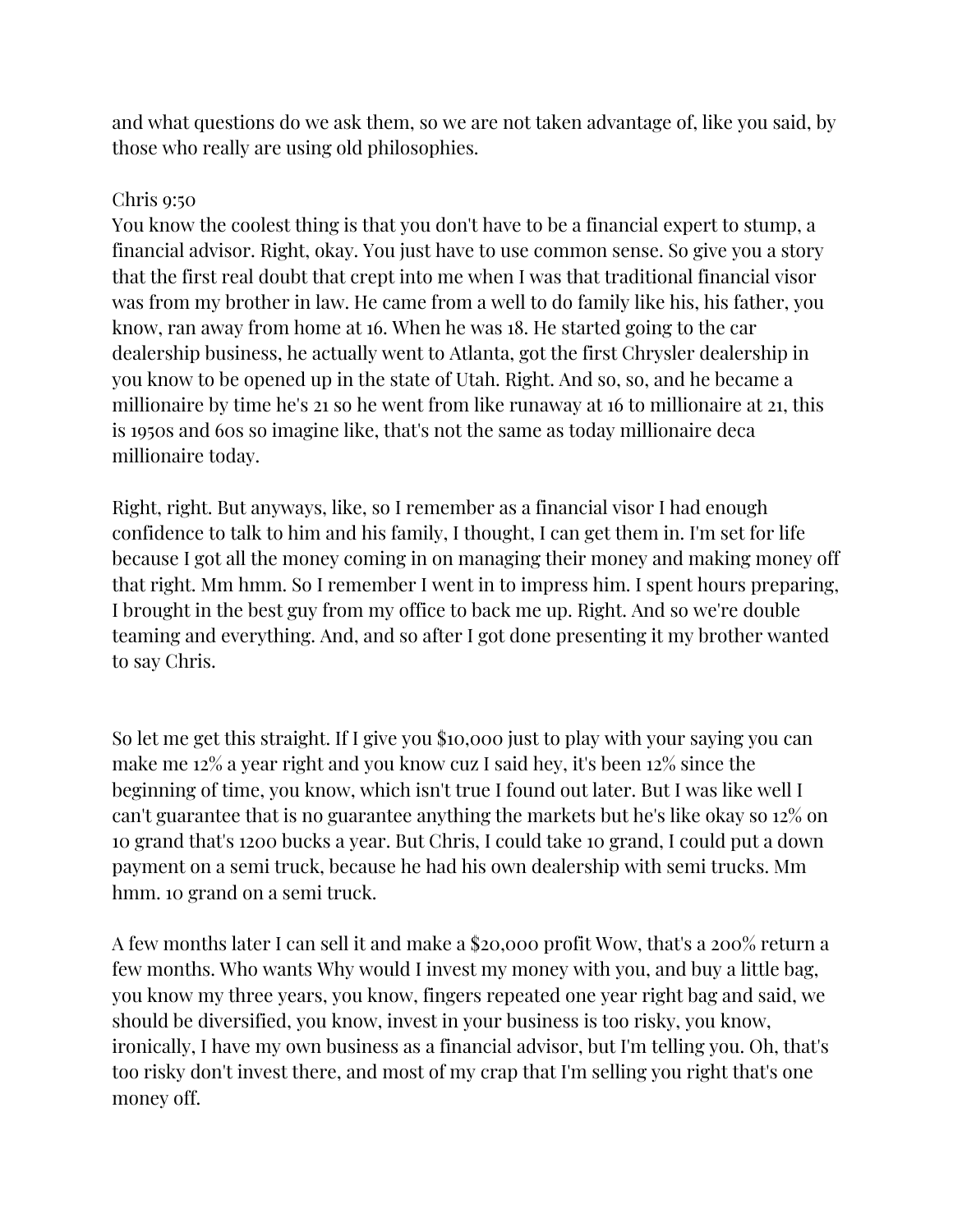Right. And that's the key is like he stumped me so hard I remember asking everybody around the office because he said No, I'm good, thanks. Wow, so he could have done it because I didn't have a good answer for him, he it. I mean when you look at it from that standpoint it's like well, let me ask you a question how many of our clients are financially free I mean, ask them that. That's actually not just hired, but they're not worrying about money. Exactly, feel fine. And by the way, did they get that freedom because you put them in stuff, or is that just because they sold the business for millions of dollars and that's why they have millions right as you made them millions in the market, but because they made millions through their profession. Right. Um. Another good question to ask is, like, how many of you guys are financially free, not from the Commission's earning off this but actually from doing these investments. How's it worked for you, and especially like you said like somebody's been working in the industry for 30 years. I mean, shouldn't they be retired by now. Exactly.

They got the, they got the edge on you if they're telling you to retire in 30 years, they should be the same way. Wow, so could they quit their job right now and just sit back and let the money roll in.

#### Michele 13:17

And I think that's a lightbulb moment that you just said that because I don't think we ever connect that to say you're giving me advice to be financially free but you're still, you know, working so it doesn't connect

### Chris 13:30

yeah yeah and like in that episode you mentioned that the dangerous financial advisor, like no one like there's a lot franchisor only been around for 10 years so of course it's gonna be a no right. But the problem is with those are 10 years or less in the business, is that they've never seen a down market. This is the first time they've ever experienced. Right. And so, for a month there's gonna say, Oh, it's gonna come back. And you should buy more now. If you notice that with a financial visor there's never a bad time to buy is the market going up, they're gonna tell you to buy even when it's getting more expensive

#### Chris 14:00

they say it's on sale so buy more what's on sale and the truth is that that's that's bullcrap like it doesn't work, that what they should tell you is you know what the market is going to drop next few years because we are in a recession right now right wait a few years don't put any money in the market, wait till it's bottom, and then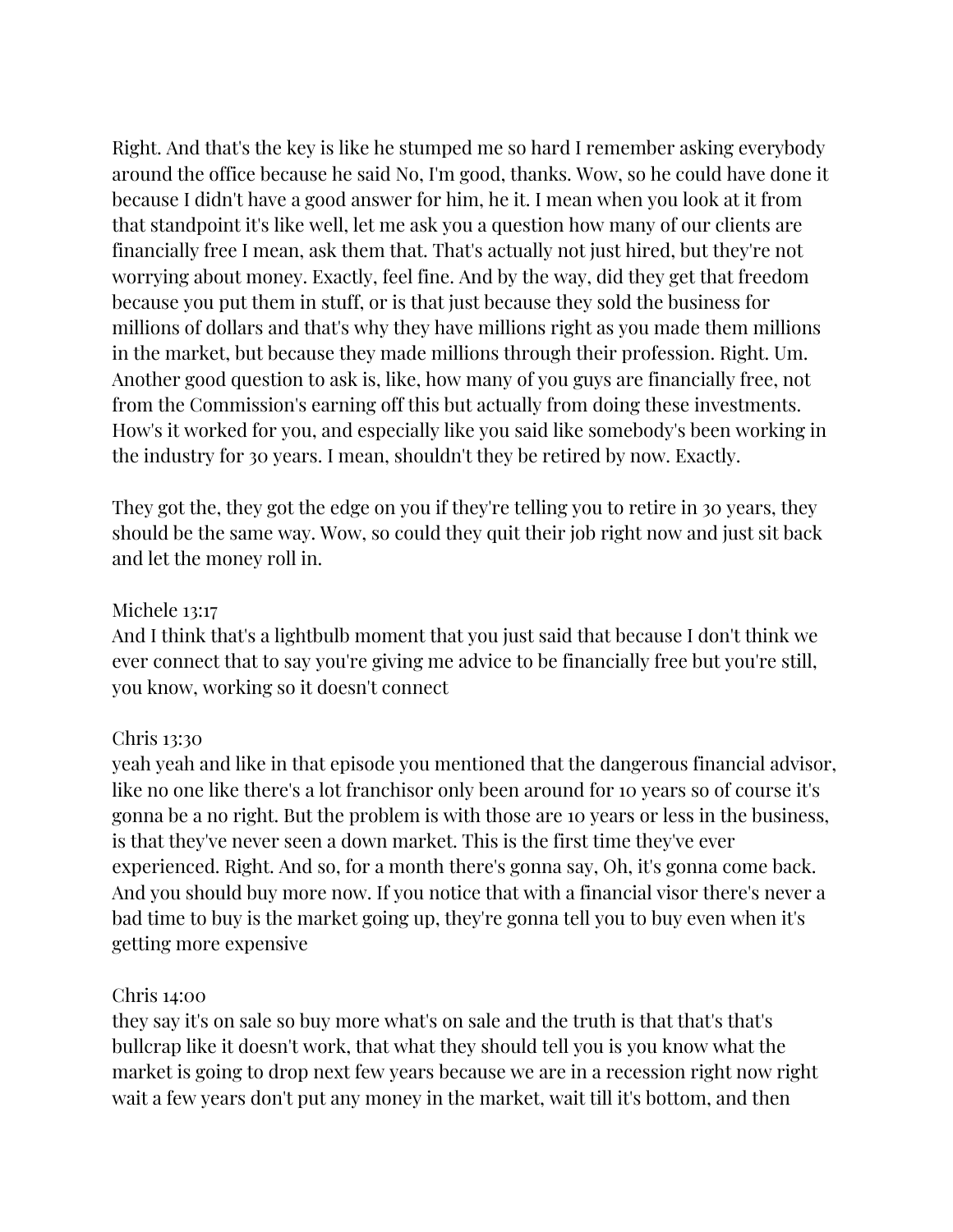dump all your money in. Right, right. And then when it starts to go back up, don't put in more money and save it up, wait for it to hit the top and then when it drops again, dump more and again, and you'll make way more money, right, they don't do that, they they're telling you, like now keep putting money in because you can never guess it you're not smart enough to know the truth is it's a gamblers market where you take high risk, you get mediocre returns. But if you look at Forbes, the richest people in the world. The one thing they have in common is one, they weren't investing in mutual funds. Right. Right. Money and 401k is right. They were putting money in their business, they were putting money into things like real estate and they were doing things that were real assets things that you can actually make money and cash flow from that is like the key to freedom, it's what actually creates real income, not what are you gonna save for 5 million years, hope you can live off. Exactly. And

# Michele 15:07

I know in one of your podcasts you also talk about high cash value, life insurance policies. Yeah. So can you talk a little bit about that.

# Chris 15:18

Yeah, so there's, there's a lot of insurance people out there right and they're probably. I mean, in some cases they're better than financial advisors the traditional ones in some cases they're worse right. If they just pay attention to what the insurance companies teach them like putting your money into, like, where you have cash savings, instead of insurance sounds dumb.

That's why you hear people say buy term and invest the difference right. Hmm. just get a cheap term and then invest it somewhere else like a Roth IRA or 401k or whatever, right. But the way I teach that strategy to my clients is very different. I create a policy that like insurance policies that are very low cost. Mm hmm. But you can get a lot of cash in them. Right, right, use it as a tax free supercharged savings account. So, it's the cool thing is you make a better return than your, your savings account, and it's tax free, so you don't even get taxed on that money. Well, but here's what I do. That's different than like a lot of insurance guys don't have that same mentality of save it forever. Mm hmm. Pull it off. Right, right. I can promise you there is no mutual fund, there is no insurance product, or any product that a financial advisor offers that will ever get you to financial freedom. Like, I have run the numbers, it is impossible. Never do it unless you're saving 100% of your income.

Chris 16:34 No, that's not possible. That's just not happening.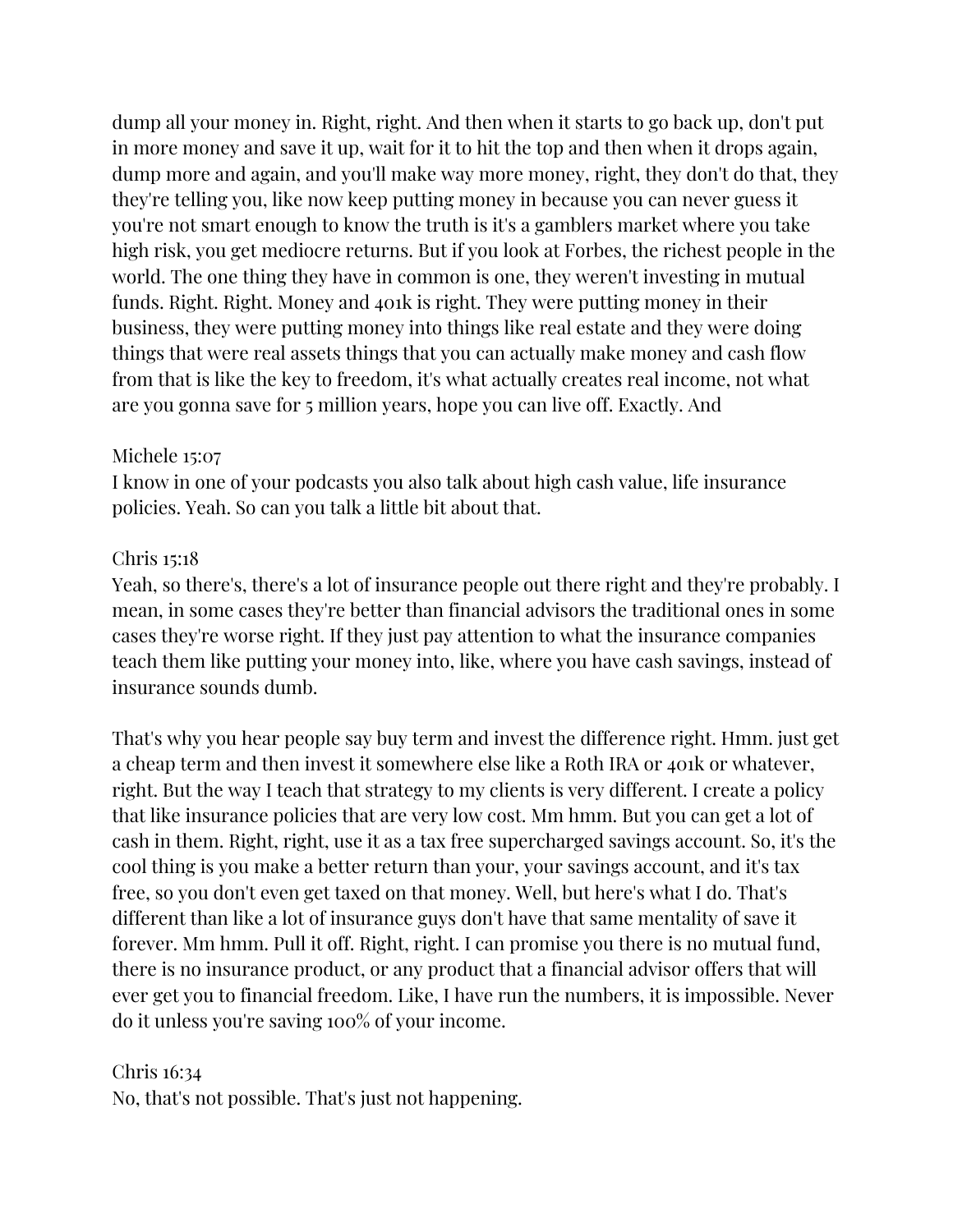Chris 16:39

Exactly. But it's true like I ran numbers for somebody where I said, Hey, if you want to retire in 20 years on a 60,000 a year lifestyle that's not a lot that's 5000

Chris 16:47 a month. Right,

Chris 16:48

right. You want to do that and retire in 20 years. If you're gonna put it in the stock market. \$8,000 a month, basically 100 grand a year you got to put away, so you can guarantee you can live on a 60,000 a year lifestyle.

# Chris 17:02

that's not so, so the live shirts itself is not the answer. But here's what I do definitely when I use it for myself, is one I use it to store money right so I use that as part of My Mercy fund, because I can get that money within a week and week and a half to I can actually make it better than buy term invest the difference because term is a cost that never comes back unless you die.

If this one within five years, I can break even on my cost, and then I'm making more money than I would otherwise. But here's the key. I can take that money out of that insurance policy, not just out of savings, I can use it now while I'm like, you know, 401k is where you can't access it unless you quit your job or you turn 60 years old. Right, right. I can access that money no matter what my age, whenever I want.

I can get to that cash, and I can go use it to put in my business to make more money off that or to I can use the pay off loans, or three, I can use to invest. So like for example, I teach a lot of people how to buy real estate with it. Mm hmm. And that real estate then pays them the income that actually helps them do it. And the cool thing is, with how is the insurance, the insurance actually makes money in two places at the same time, you can use it to go buy assets, while it's still in the account making interest, so you can get paid twice on that money.

Wow, that's awesome. It's pretty cool so it's one of those great things I mean, if you put it back to an entrepreneur perspective I mean, it's not a new, new strategy, right, what I teach is from the investment perspective like buying real estate or whatever with it, that is new.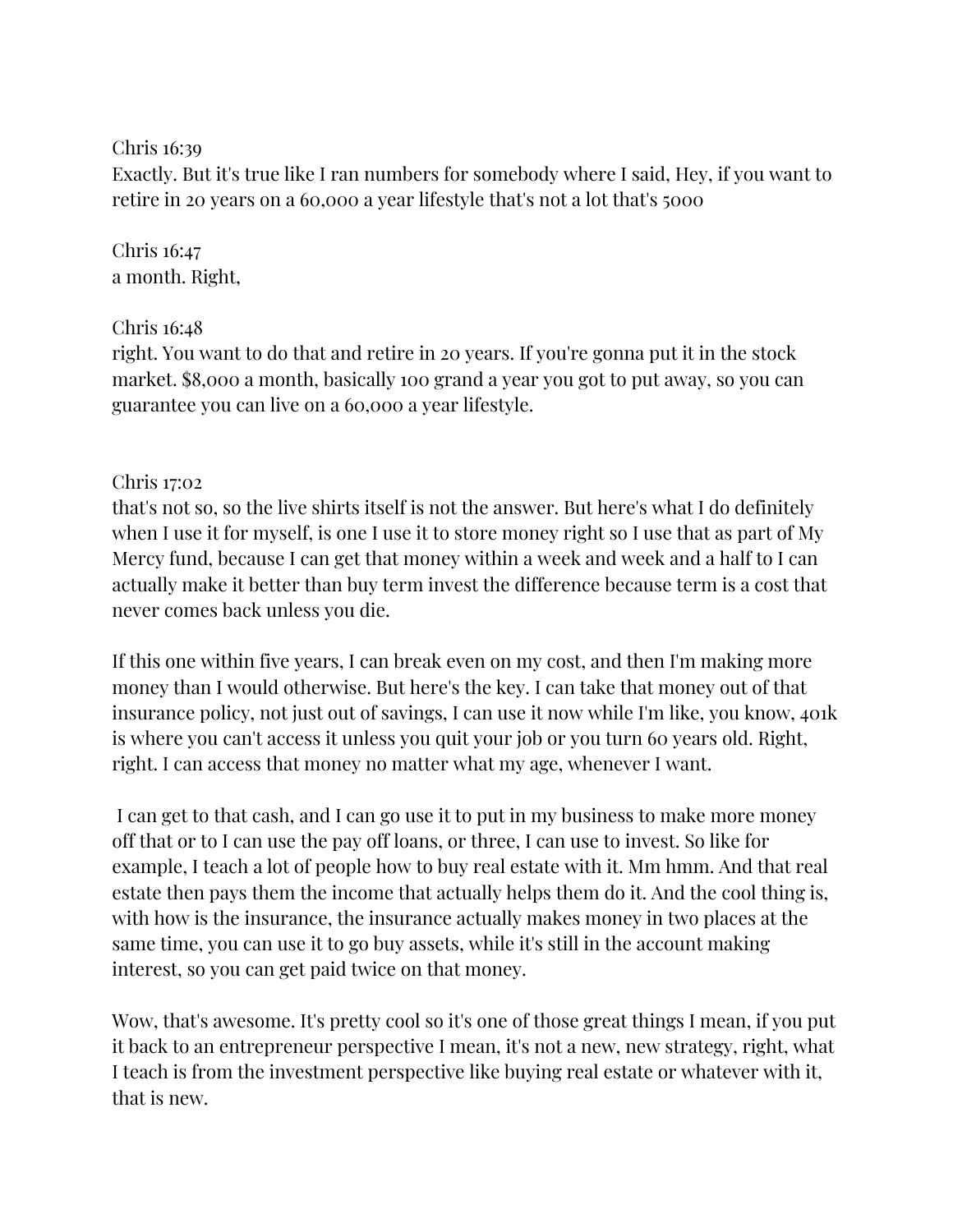That's something that's not as commonly taught out there, right, but um, but for example, everybody's heard of Walt Disney. Right. Right, exactly. Mm hmm. Now, now he wants Disneyland, Disneyland was an awesome success. Well, obviously he went down to Orlando. He started buying up land secretly right; he started using all these different corporations to buy land. But he didn't have all the money to be able to do it. He had to get bank money right and the banks are saying you're buying the swamp land in the middle of nowhere, Florida. Nobody likes Kissimmee, Florida. I mean, come on. There's nothing there. It's just swamp why would you want that land it's worthless, you know, right they said we won't give you any loans, you have to, you know, if you if we were to give you loans you got to put up your own money. Mm hmm. But he actually went to his life insurance policy borrowed from it basically like a line of credit against it was the money was still there earning interest but he had a line of credit, put the money down. So then the bank could come in with the rest. And the rest is history. He now has Disneyworld, I mean how awesome is that exactly money. Now it's most people think oh I can't use my insurance money well yeah you can, and people have been doing it for technically centuries, anyone around for a few centuries in the US, so it's not a new strategy. But the way you think about it and how you can use it and get creative with it can be so awesome. And it makes a 401k look like crap.

#### Michele 19:51

And I think that's something that entrepreneurs really need especially in this time that we're living in. And then there was something else that I wanted to talk about because I couldn't, you know, with myself and just other entrepreneurs, we can say, Well, how much does it take for me to like invest right now you know the market is shaky we're you know maybe headed for a recession, where you know I don't even have any extra money and one thing that I liked and I think you talked about it in your ebook which we'll talk about a little bit later into the podcast is about, you know, your money leaks, it's not that you have to have actually more money. It's like, what is leaking within your you know financial profile right now that you can take that money and you can use that to invest. So can you name some money leaks that we may be experiencing but not, you know, aware of it.

#### Chris 20:44

Yeah. Well, I'll tell you the one big thing right now is, you better be tracking your money like know exactly how much is coming in, how much is going out both at home and in your business, right, and especially business owners, like, I'll get all the time people say, I'm just too busy trying to make money like, I'll just make more money, right. Mm hmm. But they end up creating this crappy rat rat wait race type thing right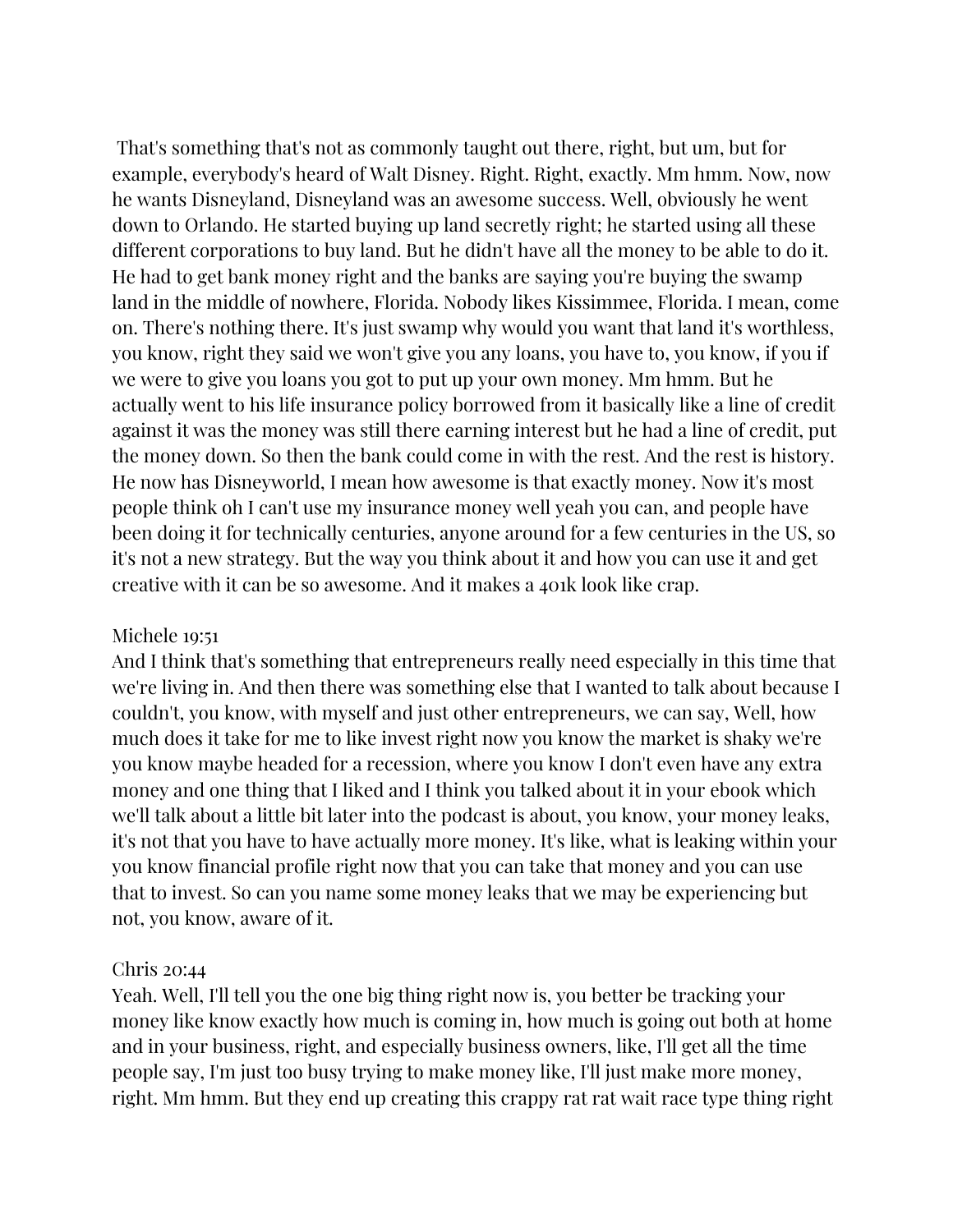because they just keep making more money but they feel like they don't actually have money.

Yeah, you know, and the worst thing is I've never had an entrepreneur, Chris like my company made 600,000 this last year, but my employees made more money than I did. I took home less money than they didn't. Wow, and I say, That's not right, like you as a CEO should be the highest paid employee of your business and not having to work the most hours either, right. Mm hmm. And so definitely knowing to track your money like monitoring it how much is coming in, how much is going out Hmm, and this is the perfect time because this is like a time when people gotta look at what the essentials are right like what is really making my business thrive. Right. I remember five years ago I went through a divorce that sucked, and I was emotionally shut down I only worked five hours a week because that's all I can manage it got me really good at prioritizing knowing, okay what are like the best marketing I can do for my company, what are my best clients because obviously I shouldn't just take on anybody. And when

I reverse that around, the ironic thing is that my business actually exploded. I actually made more money while working five hours a week, versus 50 or 60. Wow, because I was just trying to be busy I just took everything moving right. Yes, really just you got to figure out like instead what my wheels is screech and peel out right. I don't get to actually grip the road and go somewhere, you know, and so I think that's the first thing. Anytime someone tells me they're too busy to track their money. I guarantee they're losing at least 500 bucks a month guarantee, every time. So that's, that's one thing and you don't have to live on rice and beans. That's the key. No beyond rice. Exactly. You have to be Dave Ramsey, no. Fan Club to be able to have money like you can actually enjoy your life, and have extra money

### Michele 22:53

exactly because I love a quote that you said, I mean I was reading the E book, and I was just like, you know, I'm like Chris you is just really you like you in my business. When I was reading that you know that ebook.

And you said, ignorance is not bliss when it comes to finding the answers; it's expensive. And I think that is so true because, you know, sometimes we know we are you know going, putting ourselves more and more in debt and a hole, but we don't want to look at that financial picture because we're afraid, we already know internally that we're there, but we don't want to look at it because we keep fooling ourselves that it's not that bad. Until you know we actually get hit with like right now. Then we, you know, everything has our attention now.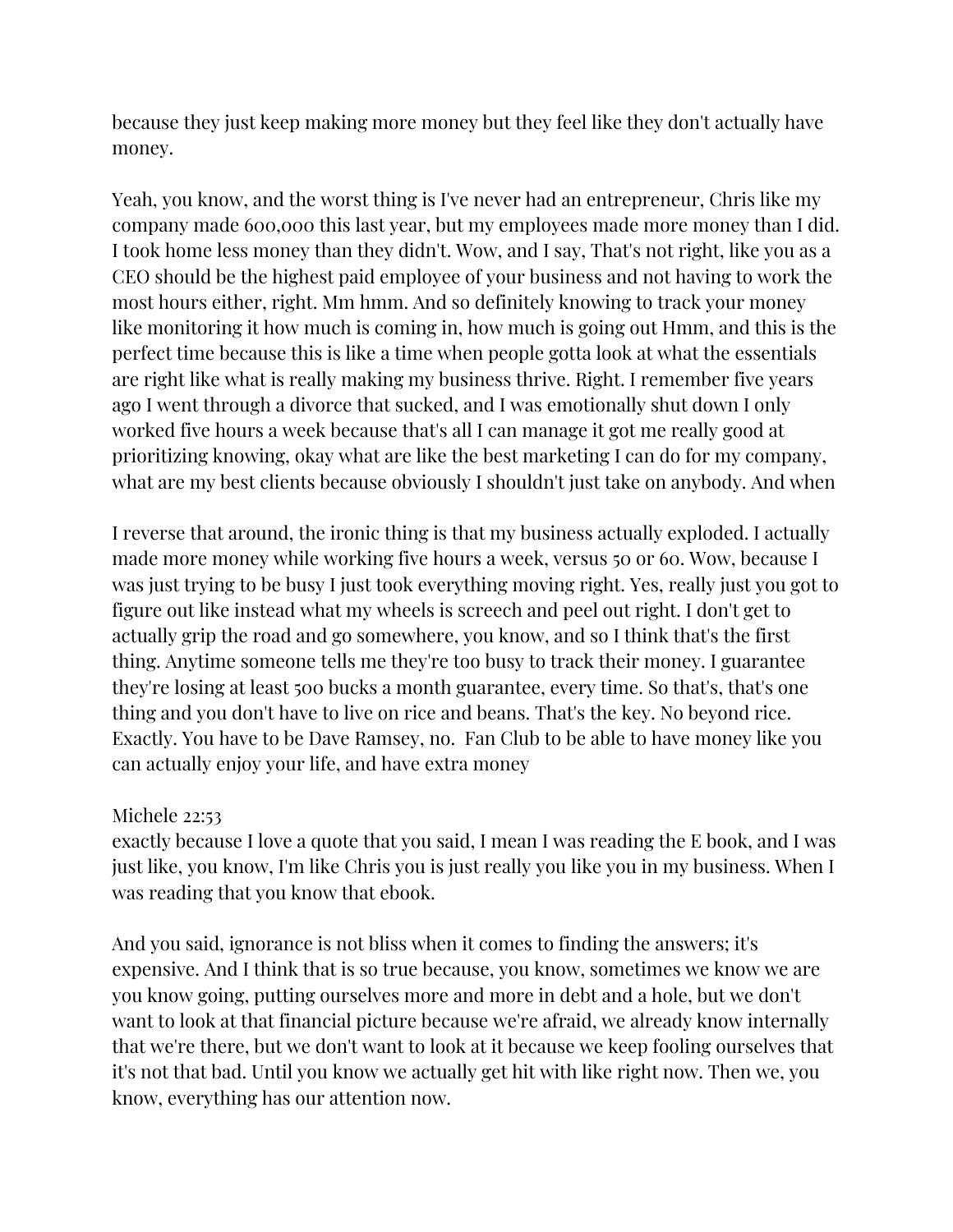So I want, I want you to like give me some advice or give me my client I'm gonna just put it this way I have a client, and she is thinking of, or maybe moving in the process of early retirement, so she has, you know her some money there, and her question is, she wants to be able to take some she wants to be able to use some of that money to see how she can, because she started a business so she has one business that is insurance but she has another business that is basically like a landscaping business, but she wants to take some of that money. And I guess invest it so what would be the key things that she can do because she's trying to supplement her paycheck, you know once she leaves that job, and not have to really touch any of the money so, like, yeah. So how would that work.

### Chris 24:29

Yeah, a couple places you can look like give example they had two very different situations last 24 hours right. One was actually a married couple they, you know, they gone through divorce then they remarried, and then they brought a whole bunch of debt into the marriage and they're saying like yeah we're gonna be able to get \$50,000 line of credit or home equity line of credit, which I was like, all in favor, I said that's awesome, especially if you use it wisely.

That's the thing debt you should never fear debt, but you should respect it. Right. And so I was like alright 50,000 they're like yeah we're thinking about paying off these credit cards, and I was like, Alright, well let's look and I went through them I said you know what, take that one off the list. Like, it wasn't based on interest rates. I look at cash flow like what's it gonna do to increase my monthly cash right. It's either. I free up money, or I make more money. That's really the two things you can do in their case because they didn't really know I had a good knowledge of where to invest, and they were in the best what they were talking about were like, I'm gonna go start trading stocks, I'm like no to other people how to trade stocks options. It's not an easy game, so don't do that.

I was like these credit cards, we could take if we prioritize this I said just pay 32,000 of these credit cards, it'll free up 170 bucks a month guaranteed. Now I told him, it's like we could take 32,000 we can invest in, we could buy like an investment property, and probably cashflow maybe 300 400 bucks a month. But, paying off these will free up 870 a month. Right. That's better. That do that these other credit cards will just pay minimum payments for now. But then, you know, then we got another 20,000 that's extra buffer extra cash right because she didn't they didn't have mercy reserves I said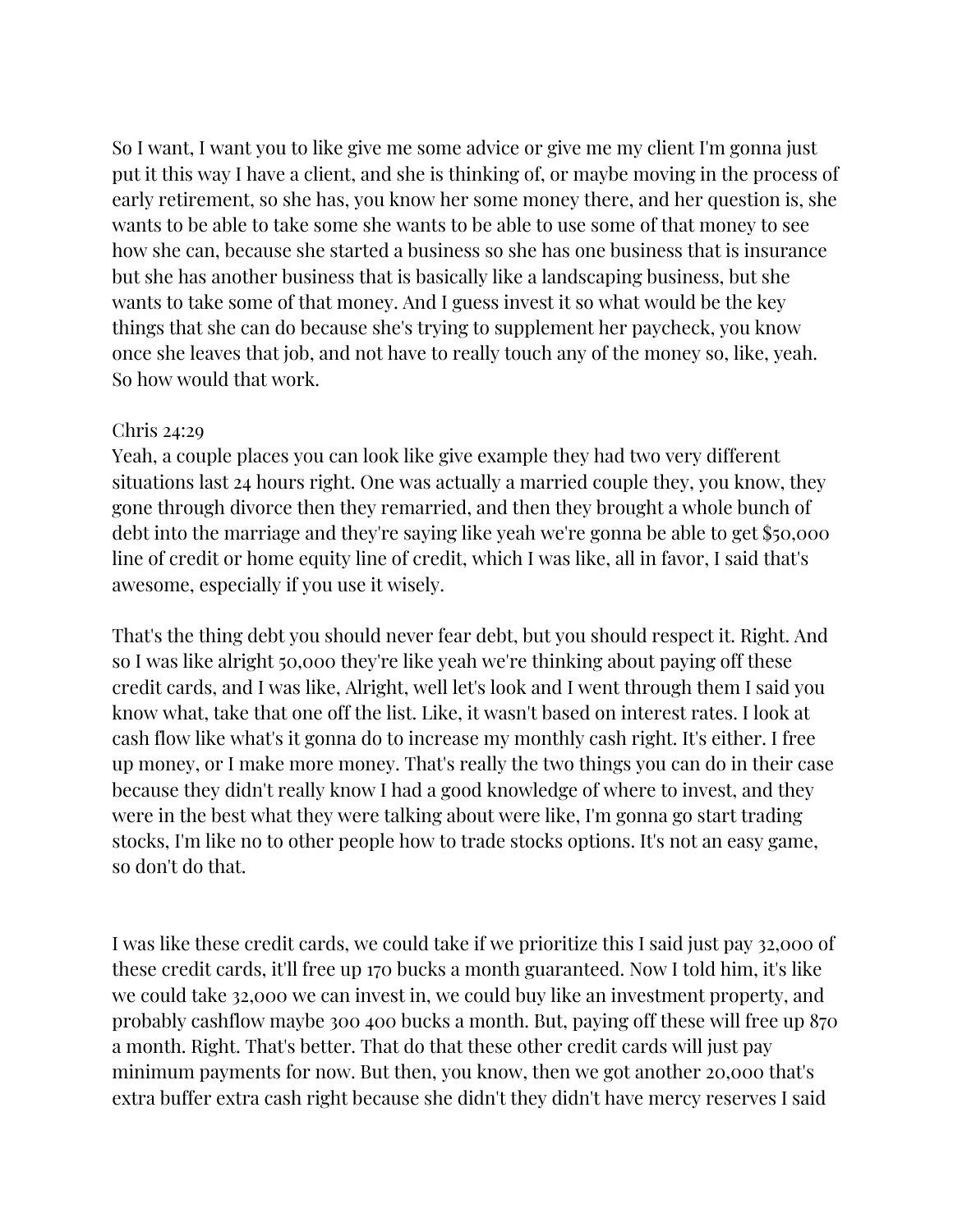that's key that's why you have all these credit cards because you know here in the state of Utah raised anti debt they're like Dave Ramsey, no pay off all

# Chris 26:21

right, baby step 1000 bucks he talks about for emergencies that exactly. You have a washer and dryer that breaks and you're buying a used one for 1000 bucks right yes, that won't work. So you gotta have enough cash So Mike, especially as their hours got cut one of the spouses hours got cut because of the virus I'm like, 20 grand in savings right now just let it sit there. We're like yeah we're still in the hole foreigner bucks a month. Well that's better than 1200. No, that's right. 20,000 will last forever. Yeah, you're good. You can relax you can think. And I said, Hey, you have 401k money. Let's cash it out now you're affected by the virus we can avoid a 10% penalty now. Take that money out, we can use that and maybe we could go and invest that money. And so now we're talking about making up a difference that 400 bucks a month by investing it somewhere else right so it really just depends on a situation of where it's going to be the most efficient use to create more cash flow right that's always come back to is where's the cash flow because that's where there's real freedom.

# Michele 27:19

So what would you say are some. I would say maybe low cost low risk investments that entrepreneurs saying listen I may have some savings over here or something I was holding for a rainy day, and I don't want to keep it there but I want to have like you said some passive income coming in. So what can they start doing to get that ball rolling.

# Chris 27:39

You know, I mean first if you already have a little bit of savings for emergencies and things like that, you know, maybe that life insurance strategy we mentioned could be a great place to start start really using cash right, that's a great place to go once once you've built it up to about, say 25,000 or so, we've got some cash you say now what can I do with this. Then we might look at something like maybe buy an investment property. Now you can just buy any random thing on the screen, like it's gotta be something where you're buying the right property, right. If people buy it in their own states like especially in the western United States, where I am. People say, Yeah, I bought some properties in Oregon or buy some of California Mike okay sell them, get rid of them. Right and not get anywhere in the western United States like I go I, in fact, last week I put offers on three properties, once over the weekend, and two of them were in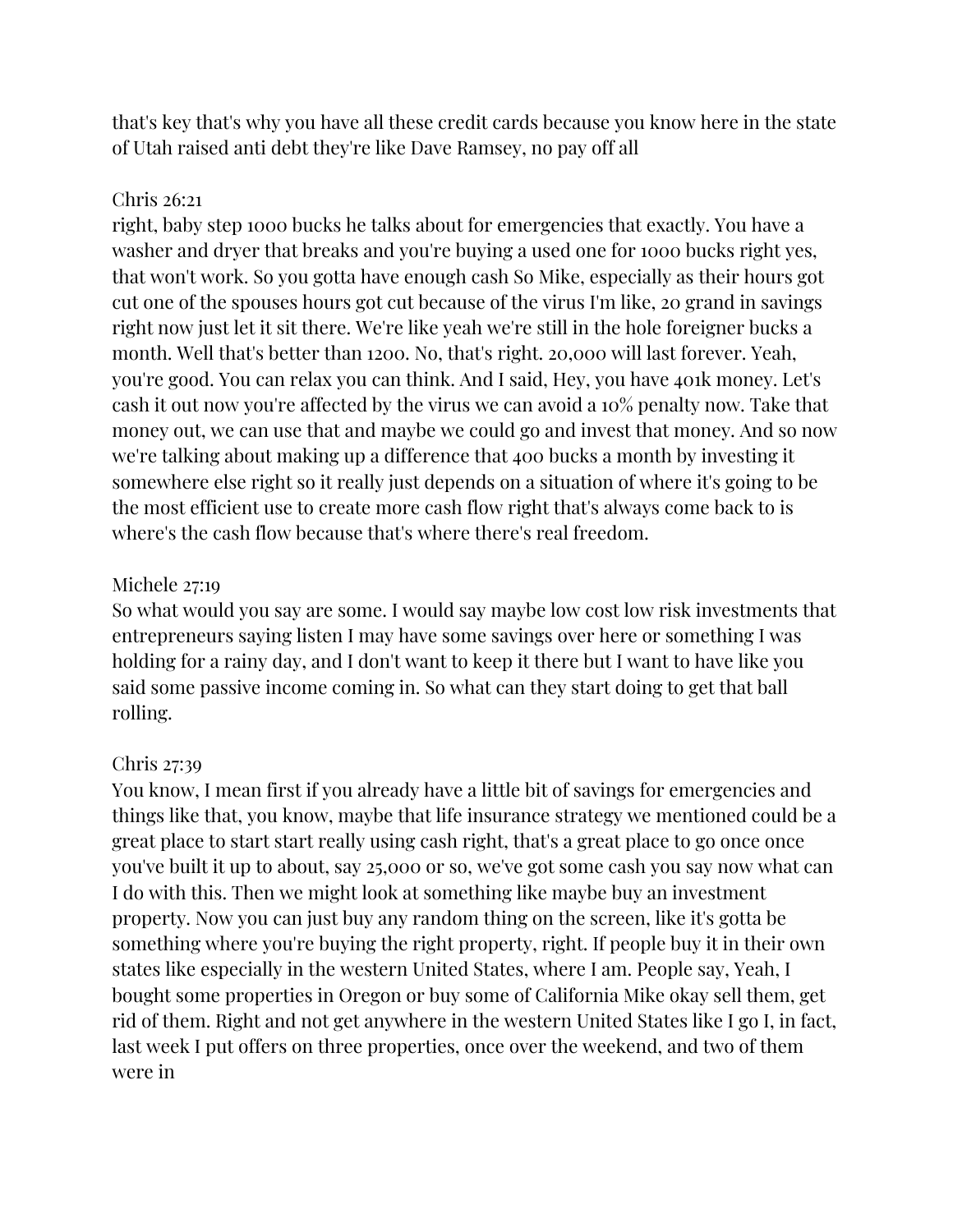#### Chris 28:34

wherever they are in Alabama. And then one was in North Carolina. Right. And these are managed by the property manager so I don't have to do anything right by it. Managers are in place, they find a renters, I don't even know the renters names, honestly, but I know I get paid, and steady income and I buy the right price range so that if there are things like the virus going on, like, there's gonna be other people that can rent that place to if something happens, right, right. So, I'll tell you I mean like I had one property in Memphis, for example, that property in the last two years between, you know, of course the income I've been making right so I only came out of pocket 30,000 bucks, but I've been making steadily over 300 bucks a month on it. So I've made over 7000 bucks in cash flow. And what's happened now is that I've also. They appreciate everything else I've made about a 70% rate of return the last two years on my money. No, I guarantee you there is no financial advisor who will say yeah I can make you 70% in two years. Right. And the cool thing is it's good income too so I'm not saying that's always the case right but it's not hard for me to easily make at least 10 12% a year, with less risk. I'm putting my money in the stock market.

### Michele 29:47

Wow. Now, I want to ask you a question based on what she was talking about with real estate because right now with the virus going on and so many jobs being shut down. A lot of people have lost their jobs. So it could put maybe someone who is, you know, in the market to purchase, you know rental properties that say wait a minute, what if these renters cannot pay their rent, then I don't have any income coming in. And so they're apprehensive into getting in that. So would you say that it still would may be a good investment based on maybe they're getting at a lower rates from the banks maybe their interest rates are not as high the banks, you know are basically coming down way on their interest rates so how would you basically help someone determining, you know if they should get into real estate at this point.

### Chris 30:36

Well they have some basic knowledge around it and understand it. I mean, for example, I still have people keep some reserves, just in case I gotta pay for a few months. Right. You know, I think that's essential, what's happening right now like property managers they're saying they already sent letters to like my, you know my renters, no they already sent the letter said hey listen. Despite what certain politicians are saying to try to get elected president, you still have to make your payments to pay rent. But if you have a situation like if you're being affected by the virus.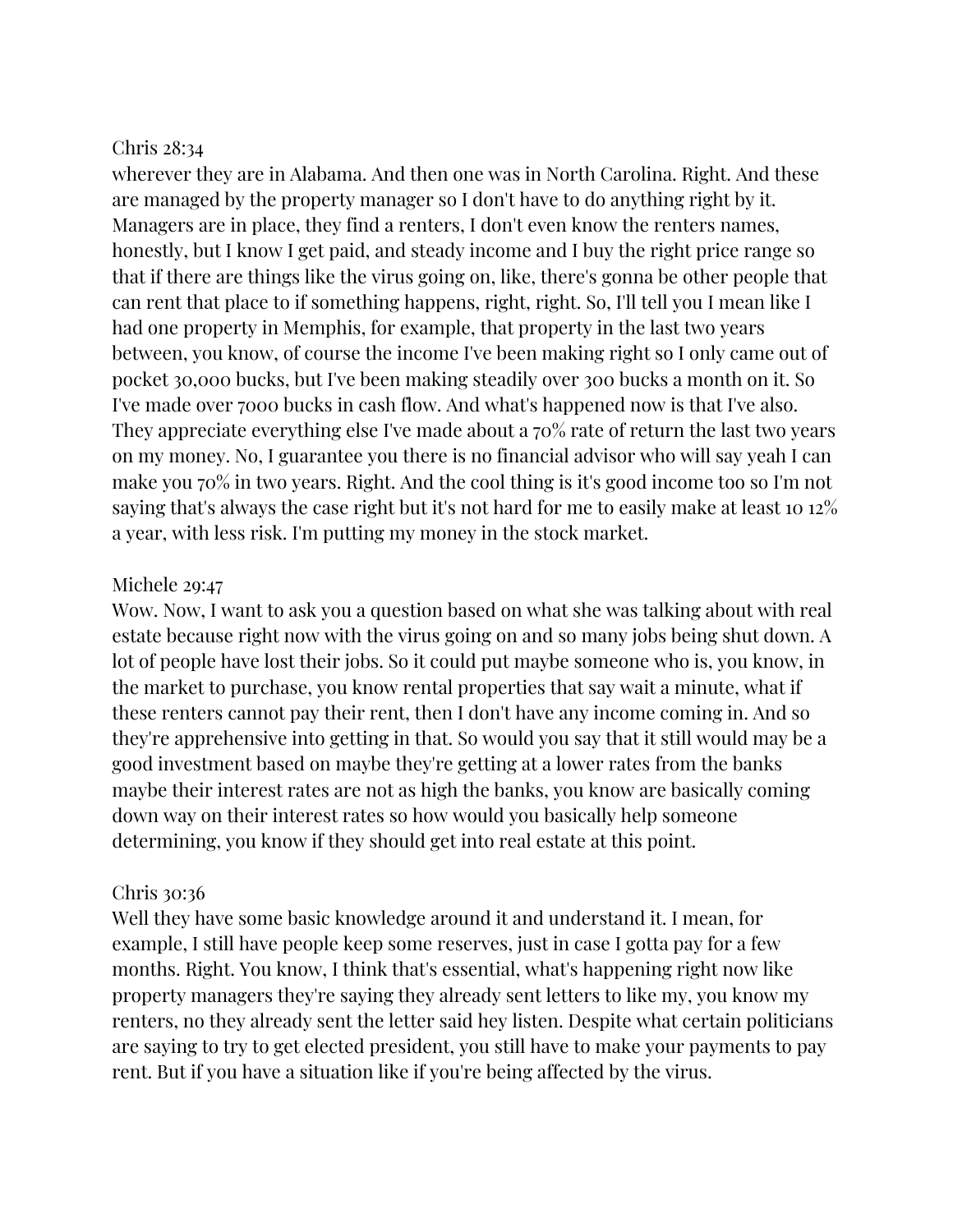Let us know ASAP so we can work with you. Right. So I love that because I want people to stay in the home, especially because they're good renters exactly this property, they renew the third year lease, I don't know their names but they're awesome, right. Internationally, stable they just keep doing it right and so yeah like if something happens, you can always say, hey, I've got \$300 a month buffer between my mortgage payment, I could go to the bank and say hey can you give me a break on that end. Right. Make that whether that storm but maybe they reduce it 300 bucks a month, right and say hey, we'll reduce 300 bucks a month for the next three months, and then on the back end, we'll put that 300 bucks a month on the rent later on down, you know later in the year or something right, just to kind of help them weather that storm and so that's the cool thing is that, you know, when you're an investment where you actually buy real assets, not like gambling and little market swings but something like that, it's about people, it's about how can I actually really create value for people. And the cool byproduct is you make money.

When you already know this to be true business because the real true way to make wealth from your business is to create value for other people. Exactly. the easiest surest way to always have money coming in is always focused, how can I create a win-win for these people. How can I do something that will serve this person or solve problems for them. So even if you have to pivot in your business, still look for those opportunities to serve people and solve problems, and you'll never be broke, you will always have money coming in. Oh that's that's awesome.

### Michele 32:29

Now, are there any books that you could recommend to my audience to help them to become more knowledgeable about, you know, investing in finance to help them now. Pay attention to their finances and their money leaks.

Chris 32:44 Yeah, well obviously you mentioned the E book on [moneyripples.com](https://moneyripples.com/) Chris 32:47 That's like the shortest read ever.

Chris 32:48 You know, I had to put page breaks in it just to make it 28 pages.

Chris 32:54 I think before I actually put page breaks it was like 14 or 15 pages, it's like a chapter.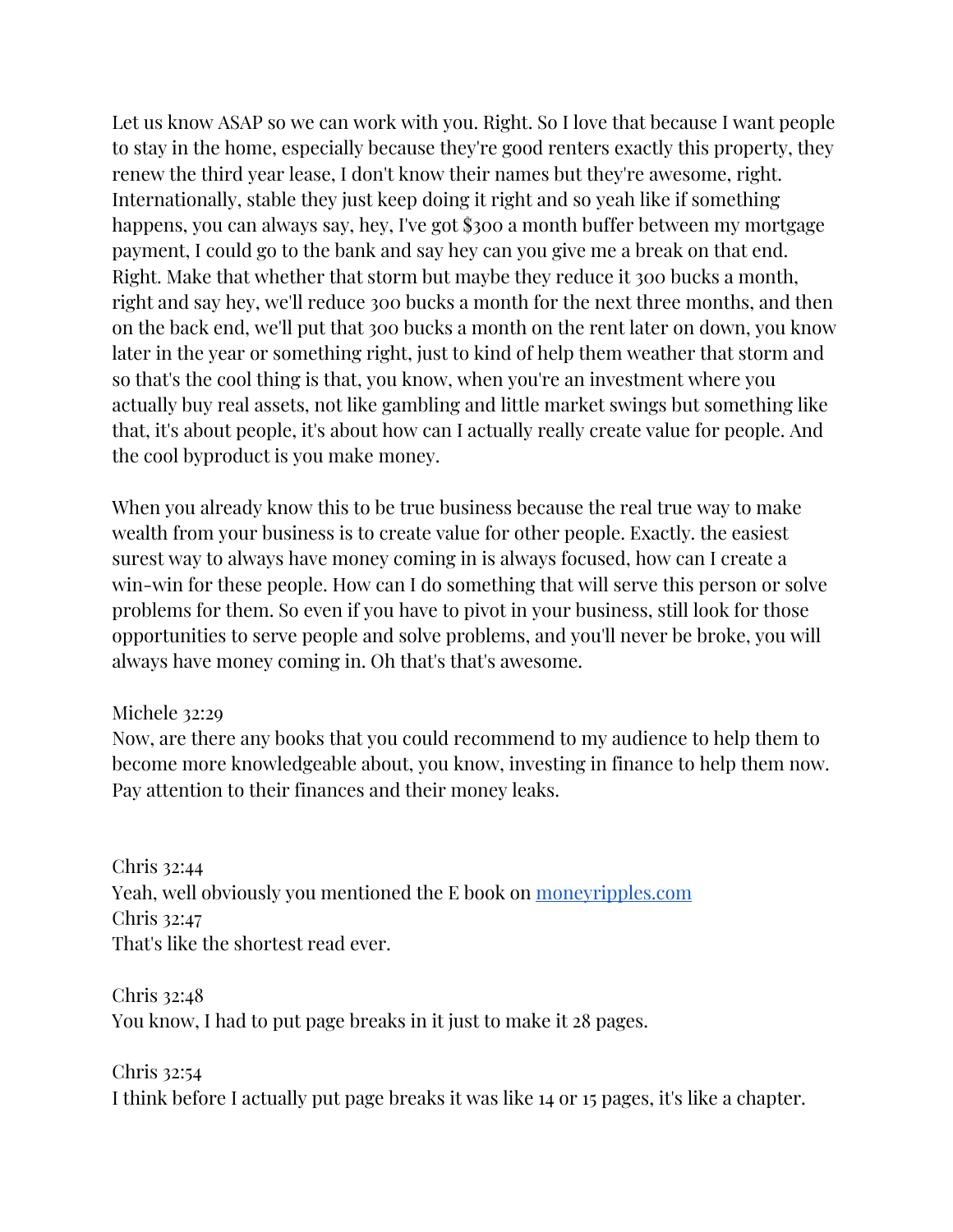# Michele 32:58

No, but it's let me, let me explain something to you guys about this ebook, because you gave examples and you give examples about when in the ebook, about one woman who through her eating out all the time she like had like \$500 that she could be saving and taking that \$500 and investing it.

So I thought that was like so key because we as entrepreneurs and just people period, we have to be good stewards over our finances, not to be a good steward is to let money just go out of our hands. So I think that the ebook again that ebook is called Beyond rice and beans, seven secrets to free up cash today I love that title. So, it is so true like we, I mean, I like rice and beans, but I don't want to have to eat it unless I want to.

# Chris 33:51

Yeah, we never want to live on rice and beans and ramen right that's, that's like my college days it sucks. I don't want that. Yeah, so that's a great book, and I recommend Rich Dad Poor Dad by Robert Kiyosaki. Mm hmm. Great book whether you're a business owner, you're trying to become an investor or both, it's it's a great introductory way to expand your mind to see what's possible.

# Michele 34:12

Well I just thank you so much. Chris for coming on savvy painter podcast is there anything that you want to say to my audience. Any last tips or things that you want to give them before we go,

# Chris 34:25

yeah, I'll just tell you that. There's always hope. Right. Yes, I've been at the highs and the lows I've made over a million dollars in debt and dug back out of that you know financially independent twice now Right. And I will tell you that the true way to financial freedom, whether you're a business owner or whatever right now is, is focusing on that cash flow, how do I have my income way up here, my expenses down here, would not be cheap living on rice and beans right um how do I have that profit, how do I have that, that extra cash flow that ensures that I have more options, and when you have more options.

Mm hmm. That's when you have real freedom. You know when you feel like there's only one path to go on that's feels like being in bondage or being a prison. If you have options, you can make choices. That's the cool part that's the part that I love, and that's